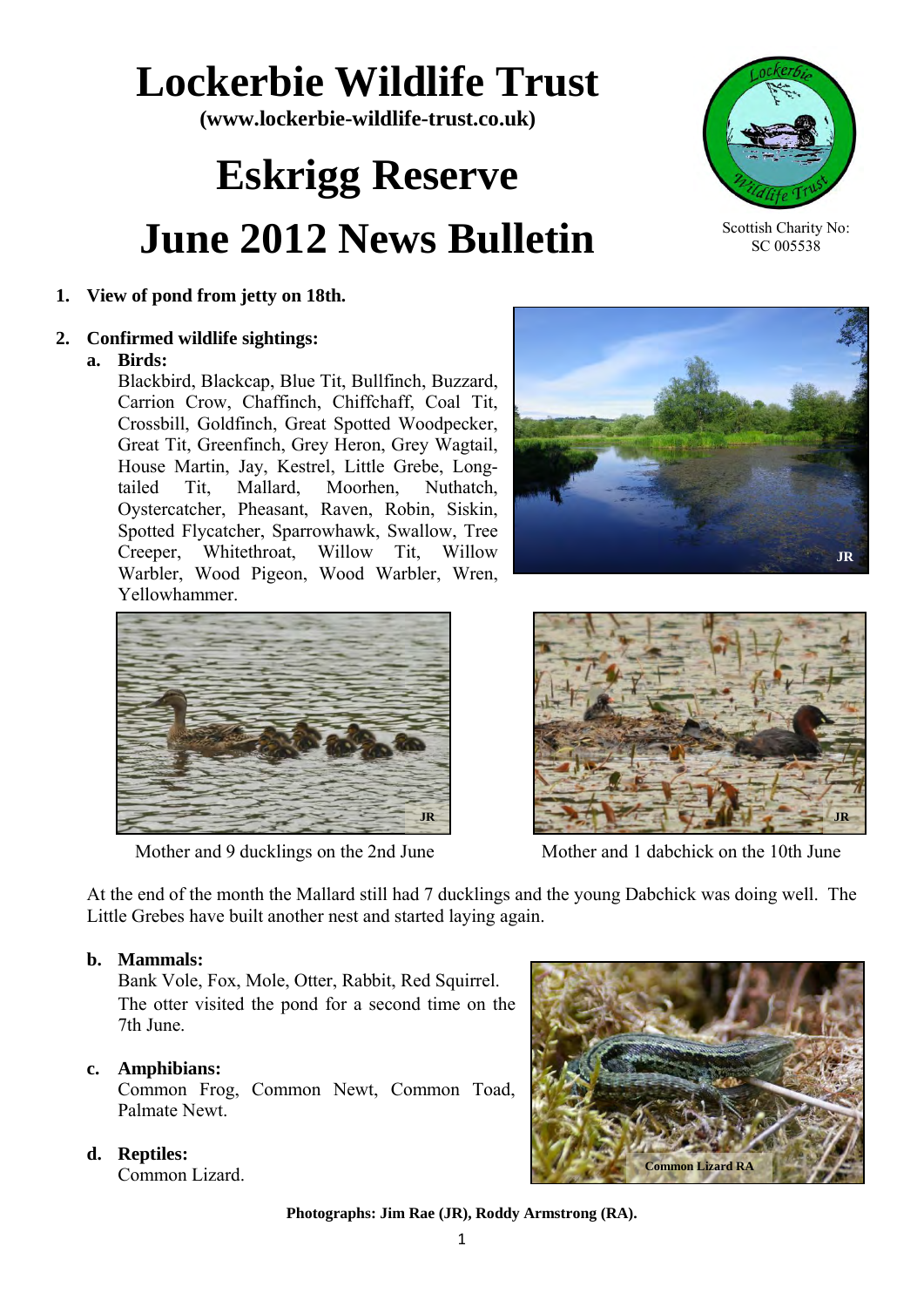#### **e. Invertebrates**

#### **1. Moths**

Moth traps were put out on two nights at the Reserve, 13/14 Eskrigg Monthly Trapping and 28/29 June for Collin Primary School) and occasional sightings were recorded at other times during the month. In total we had the following:

#### **Macro-moths**.

Barred Red (4), Bordered White (2), Brimstone (3), Buff Ermine (3), Chimney Sweeper (5), Cinnabar (2), Clouded Border (12), Clouded Silver (1), Clouded-bordered Brindle (2), Common Carpet (1), Common Marbled Carpet (3), Common White Wave (3), Coxcomb Prominent - dark form(1), Coxcomb Prominent - light form (2), Elephant Hawk-moth (2), Engrailed (1), Flame (2), Flame Carpet (2), Flame Shoulder (7), Four-dotted Footman (1), Foxglove pug (2), Gold Swift (1), Green Arches (3), Green Carpet (8), Grey Pine Carpet (1), Large Yellow Underwing (11), Light Emerald (1), Map-winged Swift (9), Marbled Minor (4), Middle-barred Minor (1), Mottled Beauty (14), Northern Spinach (3), Nut-tree Tussock (1), Ochreous Pug (2), Peppered Moth (1), **Phoenix** (1), Poplar Hawk-moth (2), Purple Clay (12), Red-necked Footman (1), Scalloped Hazel (3), Scorched Wing (1), Silver Y (1), Silver-ground Carpet (5), Small Angleshades (1), Small Fan-foot (1), **Small Seraphim** (1), Small Square-spot (1), Smoky Wainscot (1), Spruce Carpet (4), Tawny Marbled Minor (2), Tawny-barred Angle (1), True Lover's Knot (1), Welsh Wave (1), White Ermine (7)*.*



#### **Micro-moths**

*Aptomis turbidana* (1), *Celypha lacunana* (2), *Cnephasia conspersana* **or** *C. stephensiana* (1) *Eliophila nymphaceata* - Brown China-mark (2)*, Hedya pruniana* **- Plum Tortrix** (1)*, Pandemis corylana -* **Barred Fruit-tree Tortrix** (1)*, Scoparia pyralella* - Meadow Grey (11).



**The moths highlighted in red are new records for Eskrigg Reserve.** 

**Photographs: Jim Rae (JR), UK Moths (UKM).**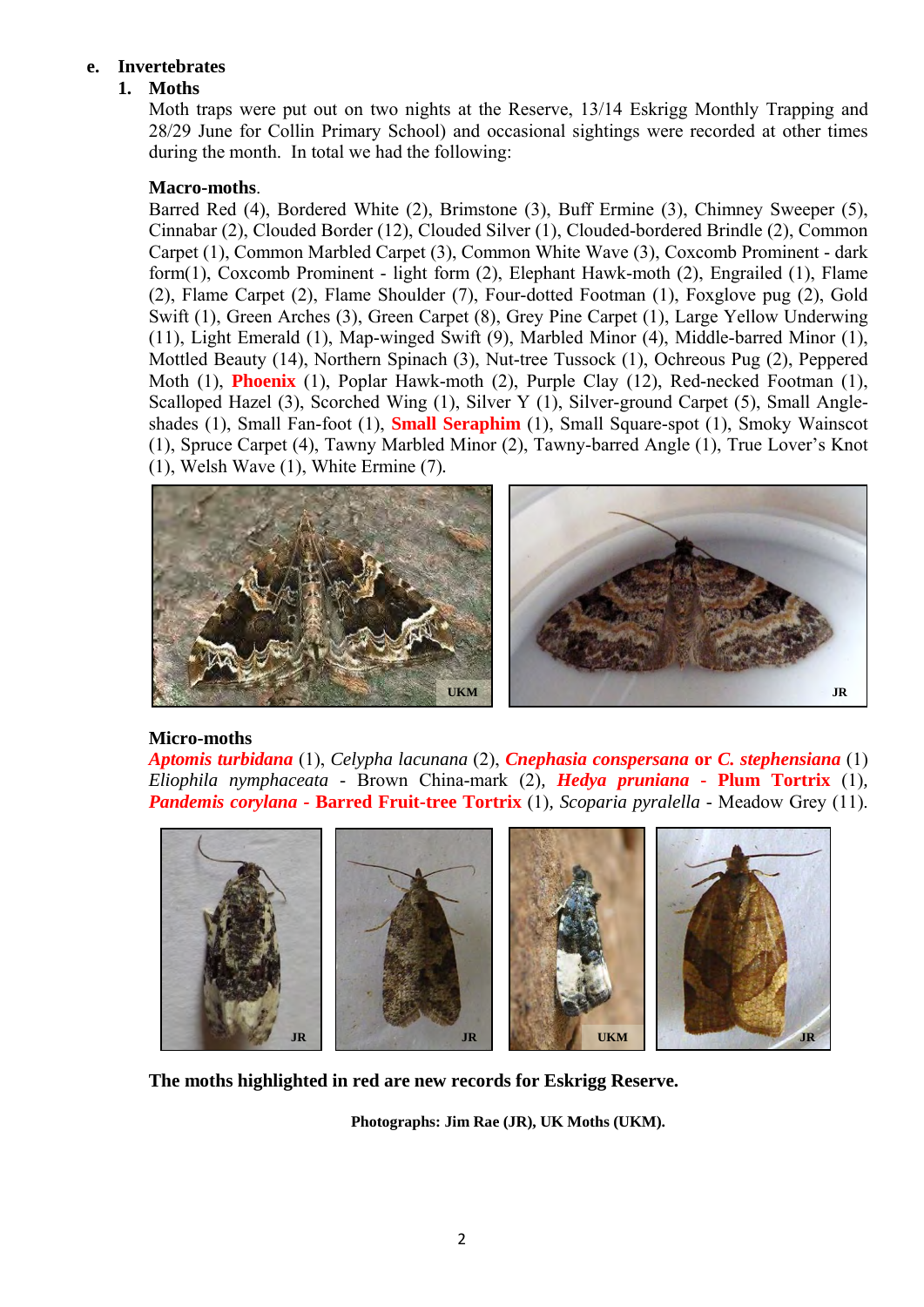#### **2. Butterflies**

The following butterflies were seen in June at the Reserve:









 **Green-veined White Large Skipper Small Pearl-bordered Fritillary Orange-tip**

#### **3. Spiders:**

The hunting spiders, *Pardosa lugubris*, are frequently seen on the pond fringe near the duck feeders and sometimes on the ramp into the Centre. The females are most noticeable carrying their large egg sacs. They frequently sit out on a stone or piece of wood to warm up in the sun before going hunting.





The nursey-web spiders, *Pisaura mirabilis*, are to be seen in the heathland area. The egg sacs are carried under the abdomen. Before the spiderlings emerge, the egg sac is attached to low vegetation and a tent of silk is spun over and around it. The egg sac is partially opened by the female who then stands guarding the nursery tent.

#### **4. Grasshoppers and other insects:**

Over the summer, the heathland is a good area to find a whole range of grasshoppers, damselflies, dragonflies, butterflies, moths, wasps, bees, flies, hoverflies and beetles.



- 
- **3. Azure Damselfly -** *Coenagrion puella* **4. House-fly -** *Phaonia viarum*
- **1. Hover Fly -** *Volucella pellucens* **2. Blue-tailed Damselfly -** *Ischnura elegans*
	-
- **7. Yellow Dung-fly -** *Scathophaga stercoraria*
- **5. Meadow Geasshopper -** *Chorthippus parallus* **6. Common Green Grasshopper -** *Omocestus viridulus*

**Photographs: Jim Rae (JR), Roddy Armstrong (RA).**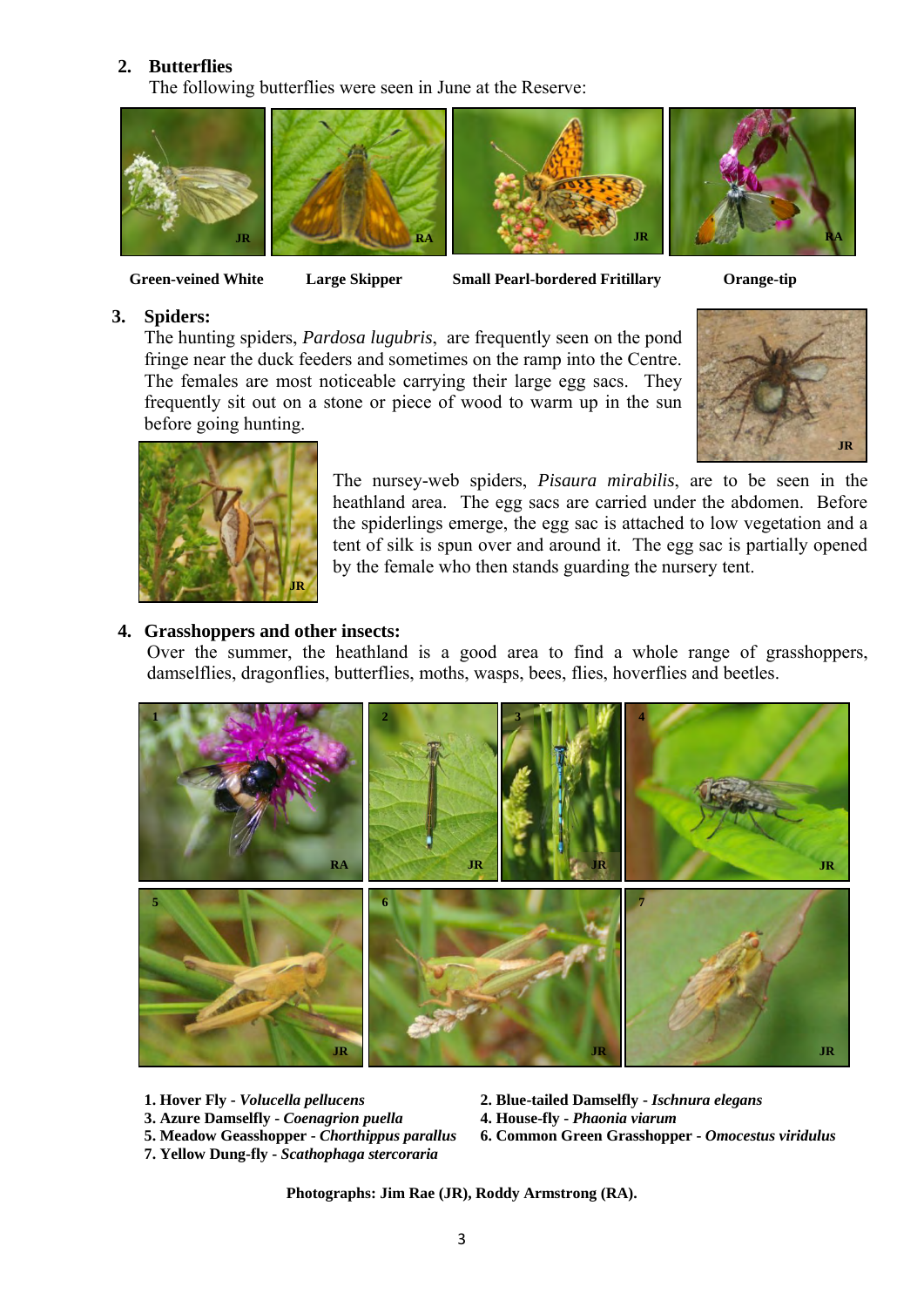#### **f. Flowering plants:**

**These are some of the plants seen flowering in June.**



**1st row: Germander Speedwell, Bush Vetch, Bugle, Forget-me-not, Wild Raspberry. 2nd row: Marsh Thistle, Ragged Robin, Red Campion, Dog Rose, Marsh Cinquefoil. 3rd row: Tormentil, Smooth Rush, Creeping Buttercup, Marsh Marigold, Broom. 4th row: Heath Bedstraw, Elder, Marsh Orchid, Foxglove, Bramble.**

**Can you identify this plant that was just coming into flower when the picture was taken on the 10th of June?**



**Photographs by Jim Rae**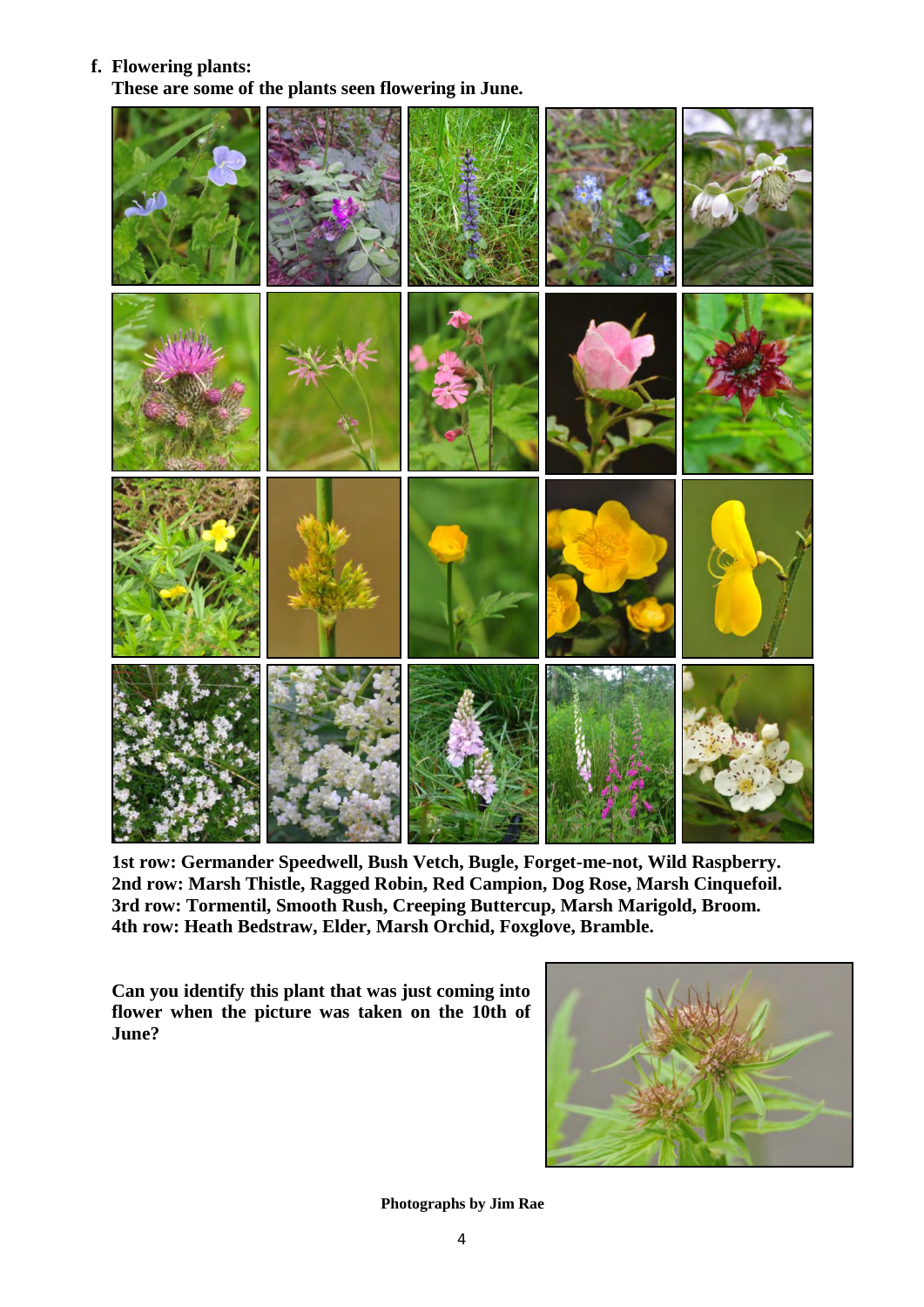# **3. Activities at the Reserve during June:**

#### **8th June: Eastriggs Primary 4/5 classes visit.**

Head Teacher, Ms Grace Leopold, brought 25 pupils to Eskrigg Reserve to practise their orienteering skills. They began with a Level 1 exercise 'Wildlife Clock' which they carried out in the grassland/heathland area at the north of the reserve. They then progressed to a Level 2 exercise where they had to use a map to locate and identify wildlife markers in the Reserve and along nearby woodland paths. After lunch they had a go at ponddipping and identified many of the organisms living in the pond.



#### **14th June: Moth Trapping:**

The results for the monthly moth trapping were given in section 2e. Thanks to David Foreman, Pat Mackay and her friends for their help identifying the macro-moths and to Peter Norman and Keith Naylor for help with the micro-moths.

#### **29th June: Collin Primary 1-4 visit.**





The 16 pupils were accompanied by their Teacher Annie Thompson and 5 parents. The first activity was to learn about moth trapping and identification. The Robinson trap was put out the night before and despite heavy rain there were over a hundred moths caught including two of the larger species, the Elephant Hawk-moth and the Poplar Hawk-moth.





The pupils then made Red Squirrel face masks before doing a practical activity designed to help them appreciate the effect of competition between Red and Grey Squirrels. They went on to look at how the Trust feeds and monitors the Red Squirrels. After lunch the pupils had a go at pond-dipping and learned how the pond animals were adapted to their aquatic habitat.

**Photographs: Jim Rae (JR), Alison Boyd (AB), UK Moths (UKM).**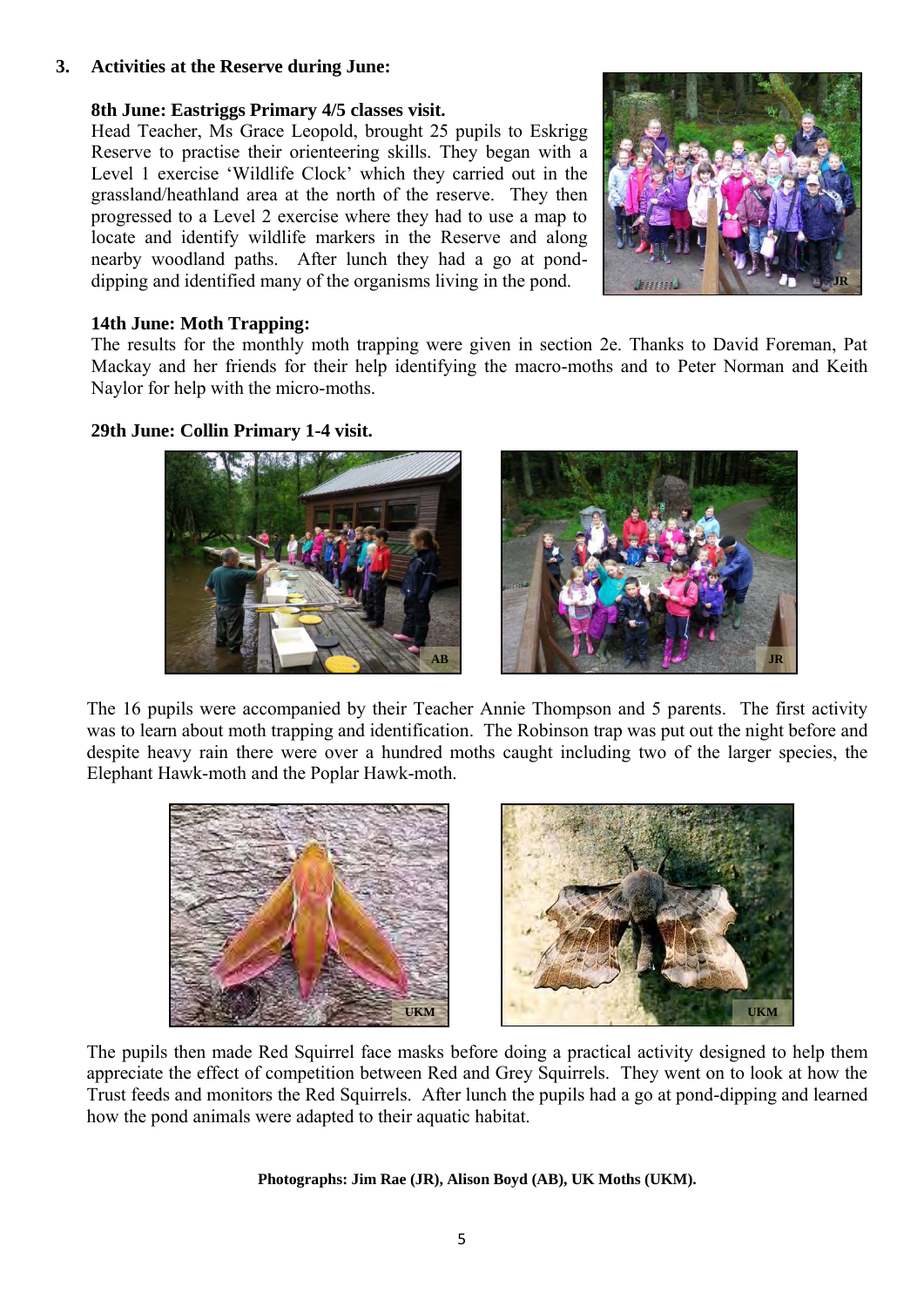#### **4. Promoting Eskrigg Reserve:**

**13th June: Magnox North** organised an event at Chapelcross to encourage their workforce to develop a health and work balance and to increase their awareness of the opportunities to get out and about in the local area and perhaps get involved with some physical voluntary work. Jim was invited to put up, and man, an LWT stand at the event. Many people showed interest in the Trust's activities and have visited the Reserve since this event.

**21st June: Eastriggs Natural History Club** invited Jim to speak to members of the club about the work of the LWT and about Eskrigg Reserve in particular. There was a good turnout at the meeting and, once again, several people expressed an interest in visiting the Reserve in the near future.

#### **22-24 June: Stand at Royal Highland Show at Ingliston, Edinburgh.**

Jim joined a team from Dumfries and Galloway who were trying to foster wildlife tourism in the region under the banner of Dumfries and Galloway Wild Seasons. Eskrigg Nature Reserve was one of many sites in the region being promoted. The weather during the show was not good and some visitors to the D & G Village may well have been put off by the muddy conditions underfoot. Nevertheless, there was considerable interest shown in the Reserve and in the Red Squirrels in particular.



# **5. Mountain Biking:**

Some years ago some young bikers showed interest in developing a mountain bike trail at Eskrigg. A basic trail was created for them but the bikers soon lost interest in developing it further. Recently another three youngsters, Brad, Sam and Josh, have shown interest and have begun work to improve the trail and will, in time, construct a number of special features. In return for some assistance these lads have agreed to help with reserve and path maintenance from time to time.

# **6. Volunteers:**

On the  $6<sup>th</sup>$ , Ian Little helped clear some of the trees growing over the burn around the eastern edge of the Reserve.

On some Saturday mornings Innes, Green, Duncan Burgess and Lewis Carruthers helped with a variety of maintenance tasks.

On the  $26<sup>th</sup>$ , Ian Dunn helped to fill up some of the pot holes on the forest road with gravel (supplied by Castle Milk Estate).

Thanks to John Reid for clearing another part of the burn and apologies to him for the last-minute cancellation of the June Maintenance Day.

# **7. Donation:**

**We would like to thank Stuart Dodd, from Grange Quarry, for the generous donation of 10 tonnes of fine gravel for renewing the surface of the path through the Reserve.** 



**Ian Dunn repairing forest road**



**Photographs: Jim Rae (JR)**